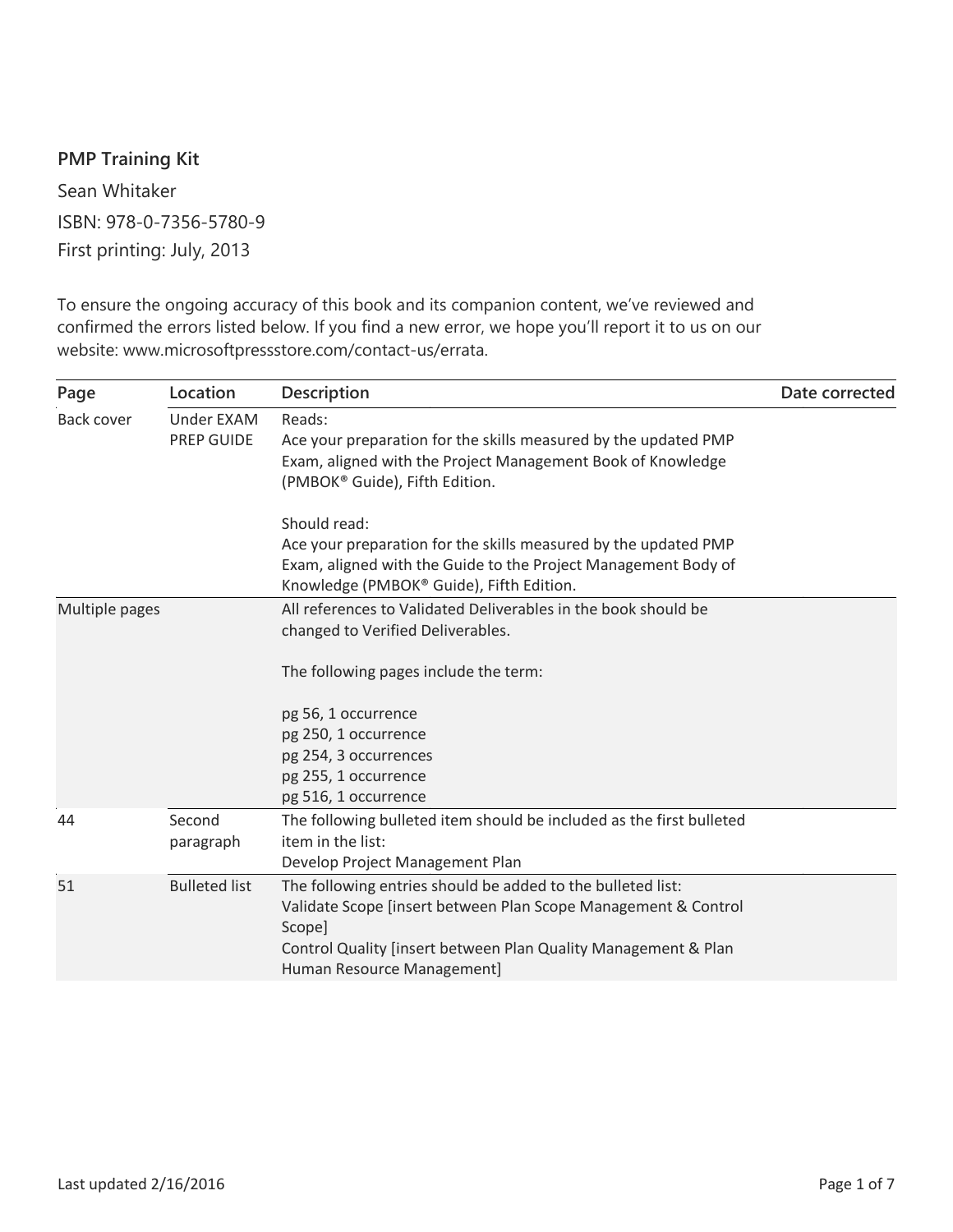| Page | Location                                                              | <b>Description</b>                                                                                                                                                                                                                                                                                                                                                                                                                                                                                                                                                                                                                             | Date corrected |
|------|-----------------------------------------------------------------------|------------------------------------------------------------------------------------------------------------------------------------------------------------------------------------------------------------------------------------------------------------------------------------------------------------------------------------------------------------------------------------------------------------------------------------------------------------------------------------------------------------------------------------------------------------------------------------------------------------------------------------------------|----------------|
| 57   | Paragraph<br>second<br>sentence to<br>end of<br>paragraph             | Reads:<br>after Exam Tip, Project management plan updates are different from change<br>requests, which signify that there is something new that needs to be<br>considered in an integrated manner. These are simply updates to<br>documents and plans for clarification or revised approaches to<br>executing the planned work.                                                                                                                                                                                                                                                                                                                |                |
|      |                                                                       | Should read:<br>Project management plan updates are different from change<br>requests. Change requests signify that there is something new that<br>needs to be considered in an integrated manner. Project management<br>plan updates are simply updates to documents and plans for<br>clarification or revised approaches to executing the planned work and<br>do not require a formal change request to be initiated.                                                                                                                                                                                                                        |                |
| 69   | <b>Bulleted list</b>                                                  | The last bulleted item should be removed from the list. The item<br>reads:<br>Manage Stakeholder Engagement                                                                                                                                                                                                                                                                                                                                                                                                                                                                                                                                    |                |
| 181  | Figure 4-17                                                           | Some of the labels in Figure 4-17 are wrong:<br>Node G Late Start shows 19 and should be 18. Node E Late Finish<br>shows 18 and should be 17. Node E Late Start shows 16 and should be<br>15. Node E float shows 2 and should be 1. Node C Late Finish shows<br>15 and should be 14. Node C Late Start shows 10 and should be 9.<br>Node C float shows 2 and should be 1.                                                                                                                                                                                                                                                                      |                |
| 181  | Figure 4-17                                                           | Figure 4-17 needs minor changes to numbers in some of the boxes.<br>In box G: The lower-left number should be 18 not 19.<br>In box E: The lower-left number should be 15 not 16, and the lower-<br>right number should be 17 not 18.<br>In box C: The lower-left number should be 9 not 10, and the lower-<br>right number should be 14 not 15.                                                                                                                                                                                                                                                                                                |                |
| 206  | Exam Tip                                                              | The Exam Tip should be amended to read:<br>Individual contingency reserve figures are added to the individual<br>activity cost estimates. These are then aggregated and rolled up to<br>work package level, with the aggregated contingency reserve applied<br>against individual work packages. Once approved, the contingency<br>reserve is added to the total cost baseline. Conversely, management<br>reserves are not usually part of the initially approved project budget.<br>The only way that you're able to use funds from any management<br>reserve is to obtain approval by the documented and approved<br>change control process. |                |
| 212  | Estimate as<br>completion<br>(EAC) bulleted<br>item, last<br>sentence | Reads:<br>will give a difference answer<br>Should read:<br>will give a different answer                                                                                                                                                                                                                                                                                                                                                                                                                                                                                                                                                        |                |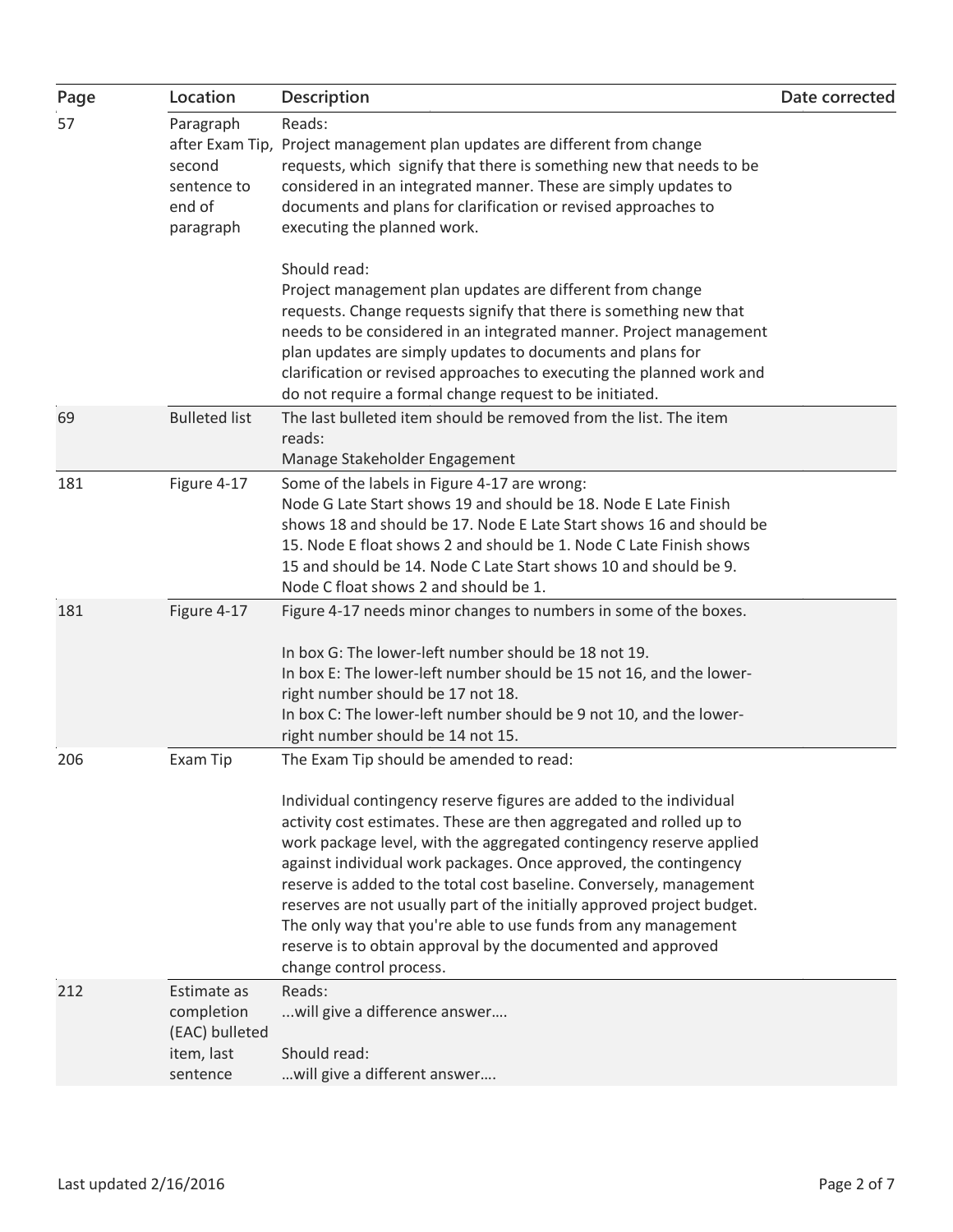| Page     | Location                                       | <b>Description</b>                                                                                                                                                                                         | Date corrected |
|----------|------------------------------------------------|------------------------------------------------------------------------------------------------------------------------------------------------------------------------------------------------------------|----------------|
| 285      | "Interpersonal Reads:<br>second                | skills" section, These include the following eight skills:                                                                                                                                                 |                |
|          | paragraph, last Should read:<br>sentence       | These include the following eleven skills:                                                                                                                                                                 |                |
| 301, 306 | Table heading                                  | In the left column of the table that appears on both pages, the<br>heading reads:<br>Quality tool                                                                                                          |                |
|          |                                                | Should read:<br>Human resource theory                                                                                                                                                                      |                |
| 313, 314 | Table on 313<br>and                            | The error contains two interrelated parts:                                                                                                                                                                 |                |
|          | explanatory<br>text on 314                     | 1. In the table on page 313, under inputs, there should be a bulleted<br>item added between "Project management plan" and "Enterprise<br>environmental factors"; it should read:<br>Stakeholder register   |                |
|          |                                                | 2. On page 314, an additional explanatory paragraph with a heading<br>should be inserted to explain this additional bulleted item. This<br>paragraph should read:<br>Stakeholder register                  |                |
|          |                                                | The stakeholder register is an essential input into the Plan<br>Communications Management process. It will provide information                                                                             |                |
|          |                                                | about stakeholders and most likely an assessment of their power,<br>interest, impact or influence on the project. This information can be<br>used to assist in the development of a robust and appropriate |                |
|          |                                                | communications management plan that is able to contribute the<br>effective management of stakeholder engagement and expectations."                                                                         |                |
|          |                                                | The term "stakeholder register" should be inserted as a key term here.                                                                                                                                     |                |
| 323      | Project<br>management<br>plan updates          | Reads:<br>such as the stakeholder expectation management plan.                                                                                                                                             |                |
|          | section, end of Should read:<br>first sentence | such as the stakeholder management plan.                                                                                                                                                                   |                |
|          |                                                |                                                                                                                                                                                                            |                |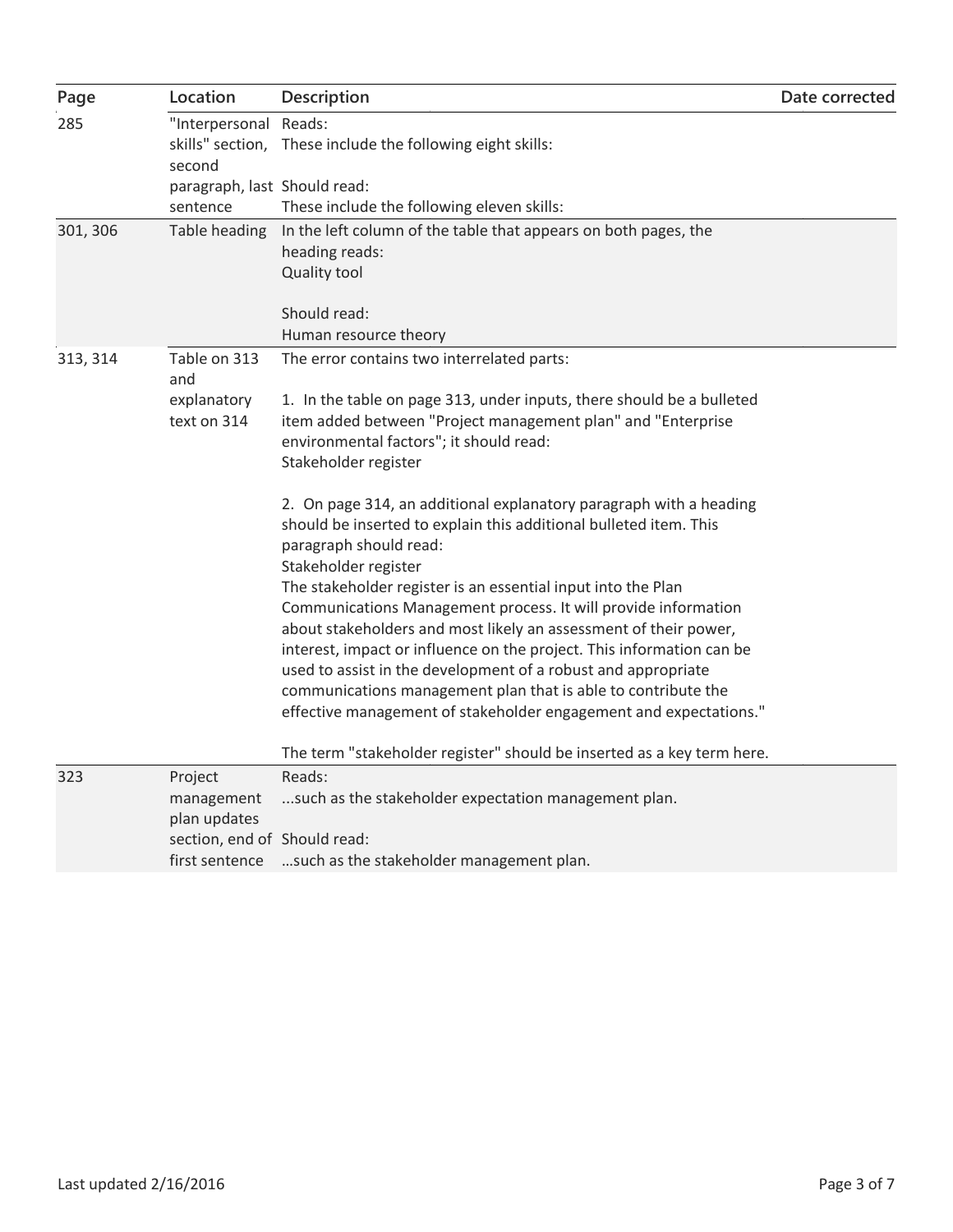| Page     | Location                         | <b>Description</b>                                                                                                                                                                                                                                                                                  | Date corrected |
|----------|----------------------------------|-----------------------------------------------------------------------------------------------------------------------------------------------------------------------------------------------------------------------------------------------------------------------------------------------------|----------------|
| 324, 327 | Table on 324<br>and              | This error has two interrelated parts:                                                                                                                                                                                                                                                              |                |
|          | explanatory<br>text on 327       | 1. In the table on page 324, under Outputs, there should be a bulleted<br>item added between "Change requests" and "Project document<br>updates"; it should read:<br>Project management plan updates                                                                                                |                |
|          |                                  | 2. On page 327, the following additional explanatory paragraph<br>should be inserted after the "Change Requests" paragraph and before<br>the "Project documents updates" paragraph to explain this additional<br>bulleted item:                                                                     |                |
|          |                                  | Project management plan updates<br>As a result of carrying out the Control Communications process, there<br>may be the need to update parts of the project management plan,<br>specifically the communications management plan, stakeholder<br>management plan, and human resource management plan. |                |
|          |                                  | Also, "project management plan updates" should be formatted as a<br>key term.                                                                                                                                                                                                                       |                |
| 343      | <b>Bulleted item</b><br>in table | In the "Tools and techniques" column, in the bulleted list, the phrase<br>'Diagramming techniques' should have a bullet point like all the other<br>tools and techniques.                                                                                                                           |                |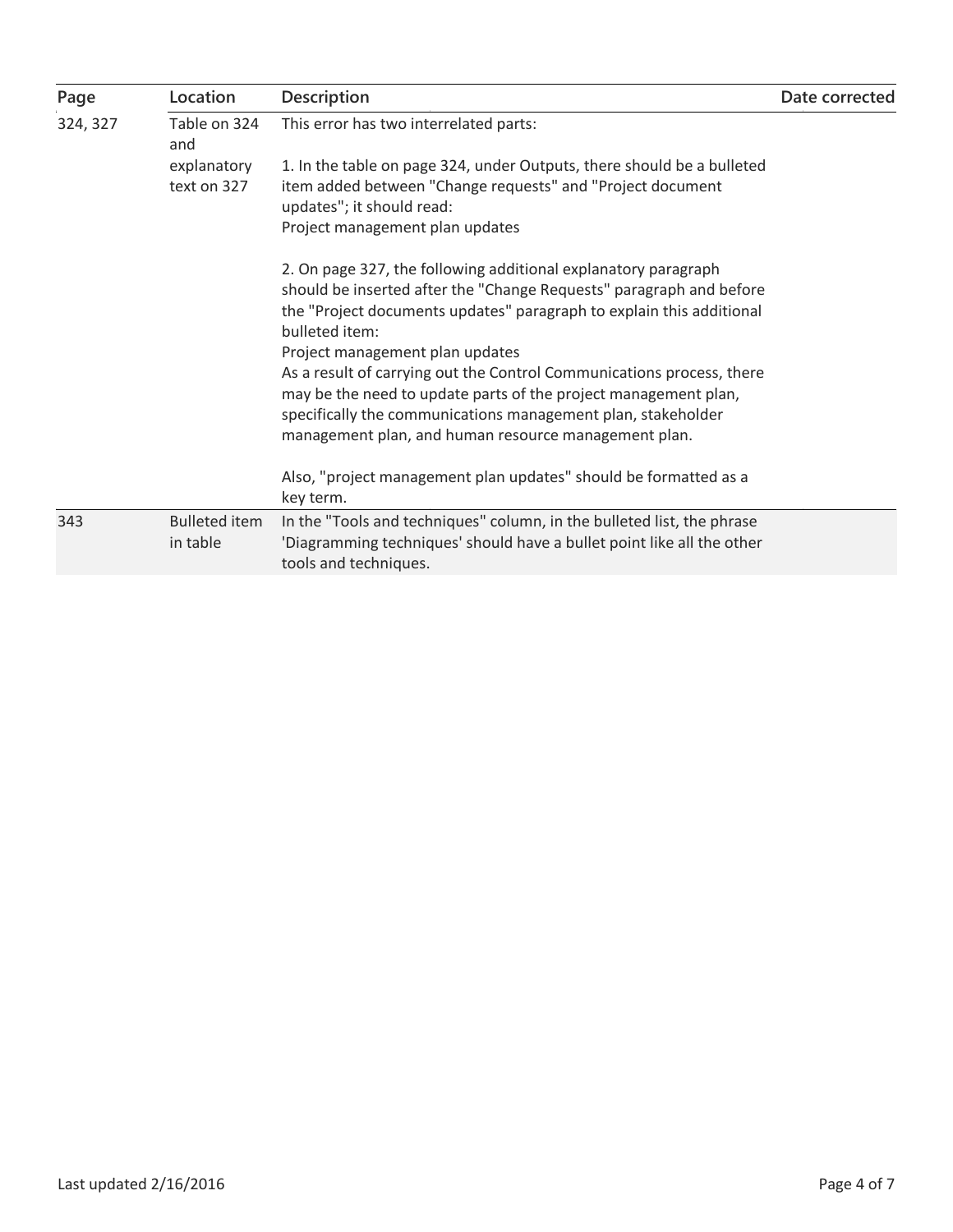| Page     | Location                   | <b>Description</b>                                                                  | Date corrected |
|----------|----------------------------|-------------------------------------------------------------------------------------|----------------|
| 411, 412 | Table on 411<br>and        | This error has two interrelated parts:                                              |                |
|          | explanatory<br>text on 412 | 1. In the table on page 411, under tools and techniques, the tool<br>reads:         |                |
|          |                            | <b>Negotiated settlements</b>                                                       |                |
|          |                            |                                                                                     |                |
|          |                            | Should read:                                                                        |                |
|          |                            | Procurement negotiations                                                            |                |
|          |                            | 2. On page 412 the heading and paragraph for "Negotiated<br>settlements" should be: |                |
|          |                            | Procurement negotiations                                                            |                |
|          |                            | Despite your best efforts at documenting and describing contractual                 |                |
|          |                            | processes that include a clear final resolution and closure process, it is          |                |
|          |                            | not uncommon for all parties to a contract to have to enter into some               |                |
|          |                            | form of procurement negotiations to terminate the contract fully. In                |                |
|          |                            | this instance, procurement negotiations can result in negotiated                    |                |
|          |                            | settlements that place agreed obligations and agreements on both                    |                |
|          |                            | buyer and seller as to final payments, warranty obligations, and any                |                |
|          |                            | other matters to enable the contract to be fully closed. If any                     |                |
|          |                            | disagreements arise as a result of misunderstandings or poorly                      |                |
|          |                            | worded contracts and negotiated settlements cannot be achieved                      |                |
|          |                            | through direct negotiation by all parties to a contract, there may have             |                |
|          |                            | to be some form of escalation and external dispute resolution used,                 |                |
|          |                            | such as mediation, arbitration, or litigation. Negotiation is where two             |                |
|          |                            | or more parties attempt to agree on a solution between themselves.                  |                |
|          |                            | Mediation is when the disagreeing parties bring in an independent                   |                |
|          |                            | person to help them reach an agreement. Arbitration is when the                     |                |
|          |                            | parties agree to allow an independent person to hear both sides of                  |                |
|          |                            | the story and make a binding decision. Litigation is when the parties               |                |
|          |                            | resolve their disputes through the civil courts system.                             |                |
|          |                            | The term "Procurement negotiations" should be formatted as a key                    |                |
|          |                            | term.                                                                               |                |
| 415      | Third bulleted             | Should read:                                                                        |                |
|          | item                       | The Conduct Procurements process is an executing process that seeks                 |                |
|          |                            | to carry out the procurement management plan in relation to the                     |                |
|          |                            | identification of sellers, the distribution of information about the                |                |
|          |                            | procurement statement of work to sellers, the selection of sellers to               |                |
|          |                            | carry out the work, and the type of contract that will be used.                     |                |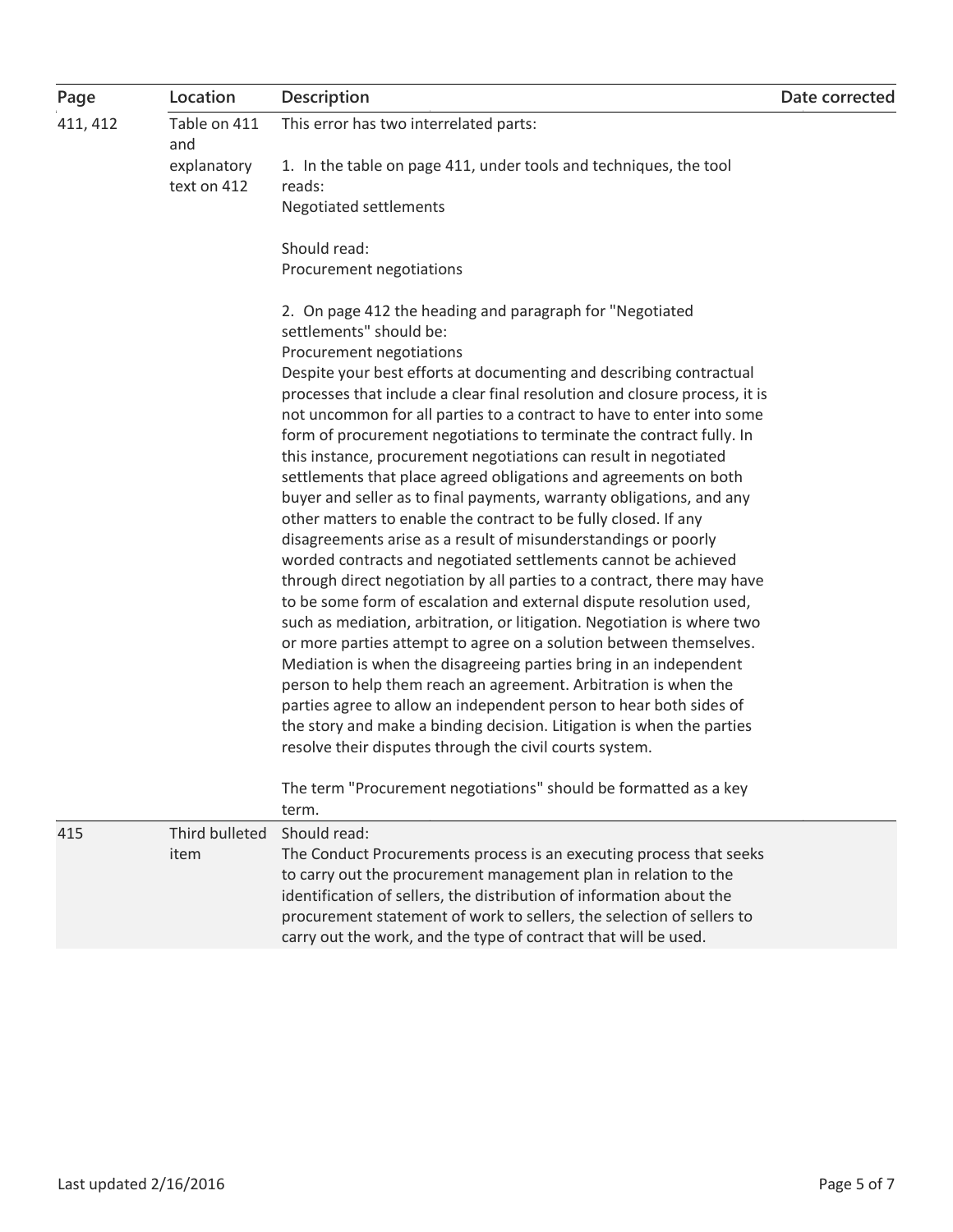| Page | Location                | <b>Description</b>                                                                                                                       | Date corrected |
|------|-------------------------|------------------------------------------------------------------------------------------------------------------------------------------|----------------|
| 441  | Table on 441<br>and     | This error has two interrelated parts:                                                                                                   |                |
|      | explanatory             | 1. On the table on page 441, in the "Tools and techniques" column, it                                                                    |                |
|      | text on 442             | reads:                                                                                                                                   |                |
|      |                         | Reporting systems                                                                                                                        |                |
|      |                         | Should be:                                                                                                                               |                |
|      |                         | Information management systems                                                                                                           |                |
|      |                         | 2. On page 442, the heading and paragraph reads:                                                                                         |                |
|      |                         | reporting systems                                                                                                                        |                |
|      |                         | Should read:                                                                                                                             |                |
|      |                         | Information management systems                                                                                                           |                |
|      |                         | A stakeholder focused information management system is a subset of                                                                       |                |
|      |                         | the project management information system that allows for the                                                                            |                |
|      |                         | documentation, distribution, and storage of information for and                                                                          |                |
|      |                         | about stakeholders. The types of information that the information<br>management system captures will reflect the particular interests of |                |
|      |                         | the stakeholders and may include information about any aspect of the                                                                     |                |
|      |                         | project that can be measured and communicated, including                                                                                 |                |
|      |                         | information about project scope, cost, time, quality, risk, or any other                                                                 |                |
|      |                         | relevant factor deemed of interest by stakeholders.                                                                                      |                |
|      |                         | The term "Information management systems" should be formatted as                                                                         |                |
|      |                         | a key term.                                                                                                                              |                |
| 441  | Table on 441<br>and new | This error has two interrelated parts:                                                                                                   |                |
|      | heading and             | 1. On the table on page 441, in the Outputs column, the following                                                                        |                |
|      | paragraph on            | missing output should be placed as a bulleted item between "Change                                                                       |                |
|      | 443                     | requests" and "Project documents updates":                                                                                               |                |
|      |                         | Project management plan updates                                                                                                          |                |
|      |                         | 2. On page 443, the following new heading and paragraph should be                                                                        |                |
|      |                         | inserted to explain this new bulleted item. It should be inserted after                                                                  |                |
|      |                         | the "Change requests" paragraph and before the "Project document                                                                         |                |
|      |                         | updates" paragraph:                                                                                                                      |                |
|      |                         | Project management plan updates<br>As a result of carrying out stakeholder management activities changes                                 |                |
|      |                         | can be made to any other plan that forms part of the project                                                                             |                |
|      |                         | management plan. This reflects the wide range of influences                                                                              |                |
|      |                         | stakeholders have over the project.                                                                                                      |                |
|      |                         | The term "Project management plan updates should be formatted as                                                                         |                |
|      |                         | a key term.                                                                                                                              |                |